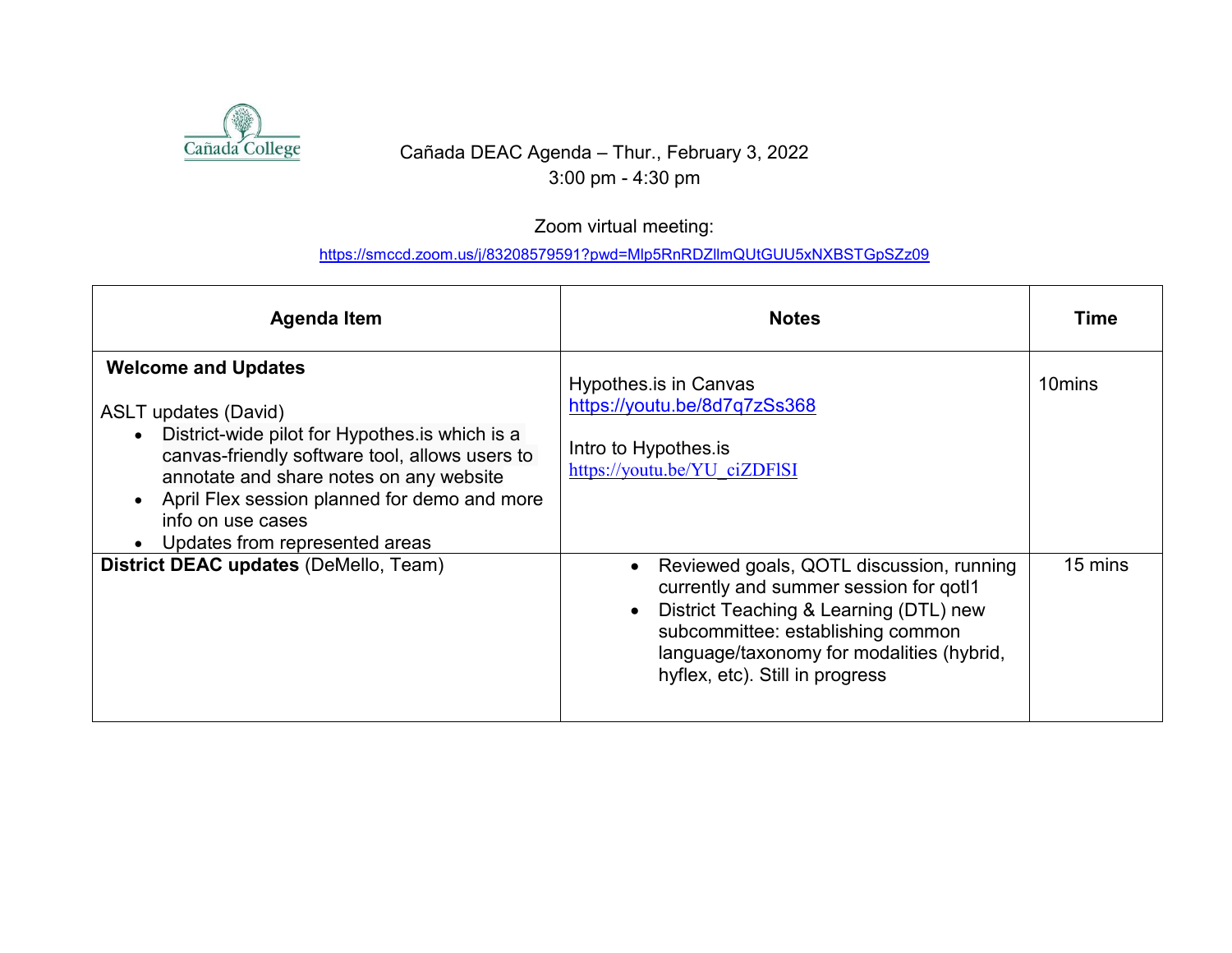| <b>DE Position Updates</b><br><b>Instructional Designer Hiring Timeline</b><br>$\bullet$<br>Impact on local POCR plans<br>Updated Coordinator description and timeline | Updated coordinator description                                         | 15 mins. |
|------------------------------------------------------------------------------------------------------------------------------------------------------------------------|-------------------------------------------------------------------------|----------|
| <b>Student &amp; Faculty Survey Results</b>                                                                                                                            | <b>Fall 2021 Faculty Survey</b><br><b>Fall 2021 Student Survey</b>      | 15       |
| Room Upgrades and Multi-Modal Teaching (Team)                                                                                                                          | <b>Room Upgrade List</b>                                                | 20 mins. |
| Review list of phase II rooms and<br>timeline for completion                                                                                                           | <b>Neatboard Guide</b><br>https://docs.google.com/document/d/1tytnzqHx- |          |
| What learning technology supports can we<br>have in place to support hyflex instruction in<br>fall semester?                                                           | 2gpODE7hdAbmCMJp4mJn5aIYNx4R3TwHKk/edit                                 |          |
| What training and supports are needed<br>for those planning to teach in these<br>spaces?                                                                               |                                                                         |          |
| Discuss latest DTL language for<br>taxonomy of modalities                                                                                                              |                                                                         |          |